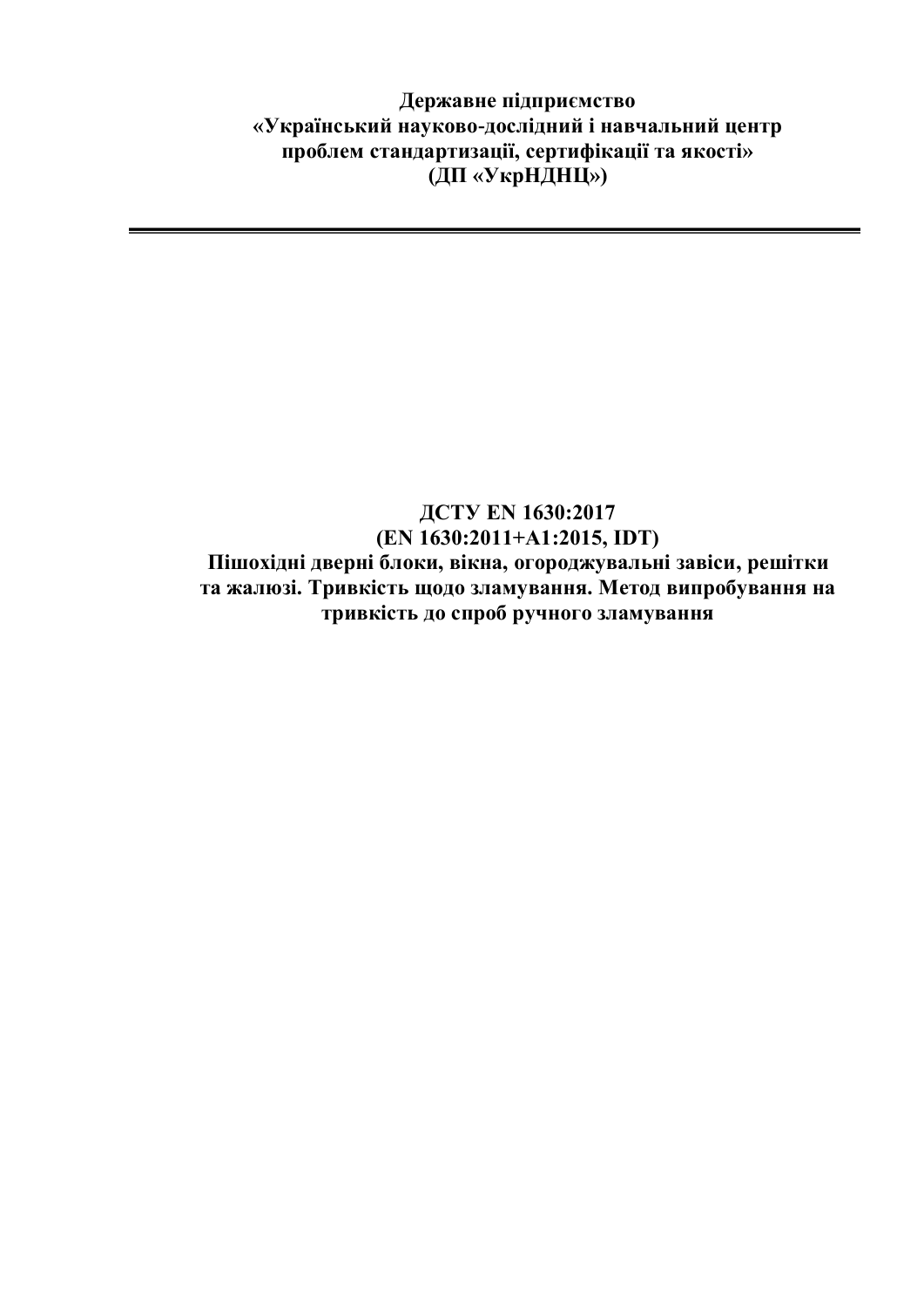EN 1630:2011+А1:2015 Pedestrian doorsets, windows, curtain walling, grilles and shutters — Burglar resistance — Test method for the determination of resistance to manual burglary attempts

Прийнято як національний стандарт методом підтвердження за позначенням ДСТУ ЕN 1630:2017 Пішохідні дверні блоки, вікна, огороджувальні завіси, решітки та жалюзі. Тривкість щодо зламування. Метод випробування на тривкість до спроб ручного зламування

Наказ від 31.07.2017 № 201

Чинний від 1 серпня 2017 року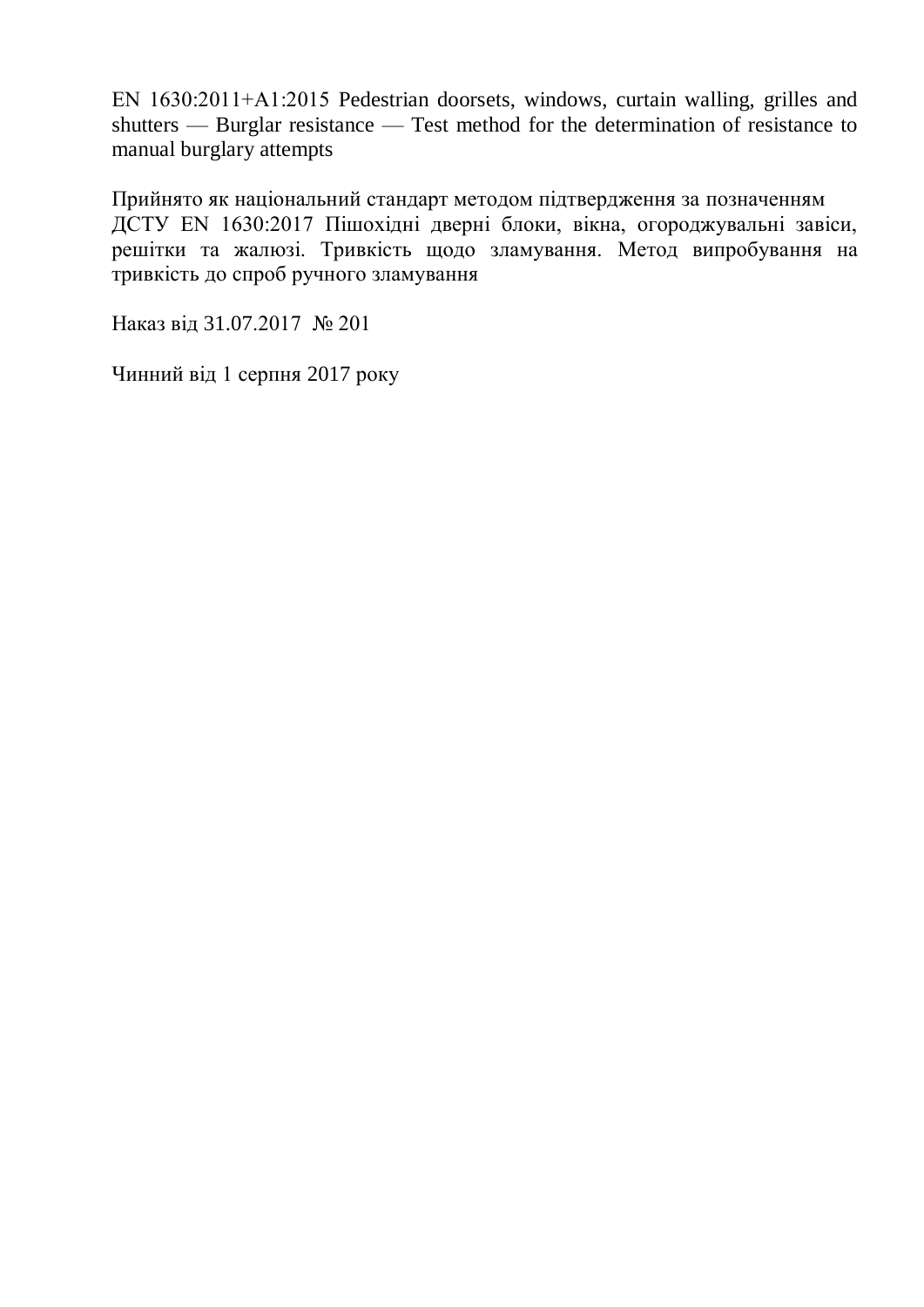## **CONTENTS**

European foreword

- 1 Scope
- 2 Normative references
- 3 Terms and definitions
- 4 Apparatus and test team
- 4.1 Test rig
- 4.2 Test team
- 4.2.1 Personnel
- 4.2.2 Composition of the test team
- 4.2.3 Essential capabilities of the test team members
- 4.2.4 Training
- 4.3 Measurement and recording devices
- 4.3.1 Measuring equipment
- 4.3.2 Video recording
- 4.4 Tolerances
- 4.5 Sub-frame
- 5 Test specimen
- 5.1 General
- 5.2 Preparation and examination of the specimen
- 6 Procedure
- 6.1 General
- 6.2 Test room climate
- 6.3 Areas of attack
- 6.3.1 General
- 6.3.2 Construction products with moving elements
- 6.3.3 Fixed construction products
- 6.4 Attack side and attack height
- 6.5 Pre-test
- 6.6 Main test
- 6.7 Failure criteria
- 7 Tool sets
- 7.1 General

7.2 Tool set A1 resistance class 1 (see Figure A.1) – Application of the tool set A1 in resistance class 1

7.3 Tool set A2 resistance class 2 (see Figure A.2) – Application of the tool set A2 in resistance class 2

7.4 Tool set A3 resistance class 3 (see Figure A.3) – Application of the tool set A3 in resistance class 3

7.5 Tool set A4 resistance class 4 (see Figure A.4) – Application of the tool set A4 in resistance class 4

7.6 Tool set A5 resistance class 5 (see Figure A.5) – Application of the tool set A5 in resistance class 5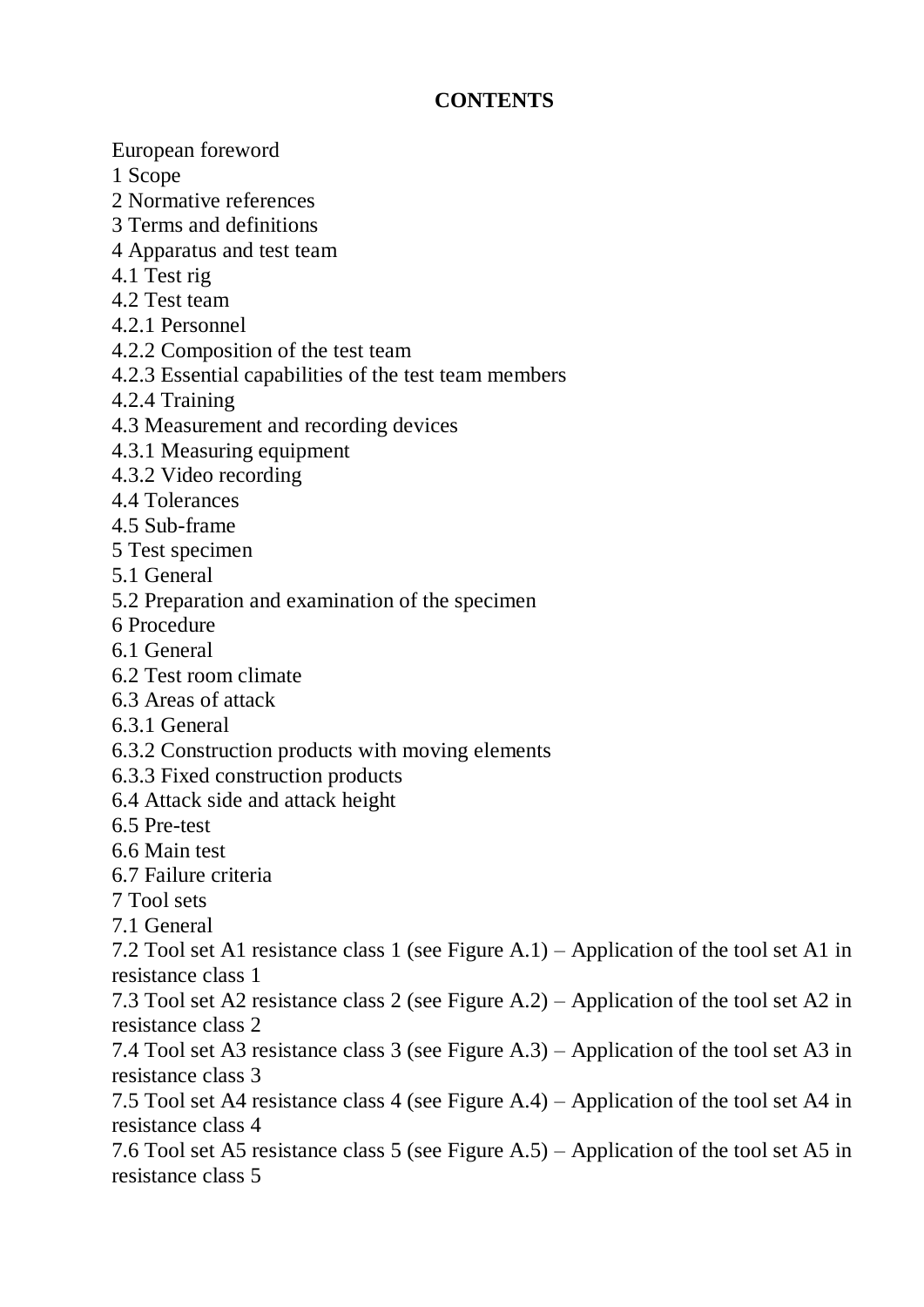7.7 Tool set A6 resistance class 6 (see Figure A.6) – Application of the tool set A6 in resistance class 6

8 Test report

Annex A (normative) Tool sets

A.1 Tool set A1

A.2 Tool set A2

A.3 Tool set A3

A.4 Tool set A4

A.5 Tool set A5

A.6 Tool set A6

Annex B (normative) Test sequence for manual test of resistance classes 2 to 6

B.1 Test sequence for manual test of resistance classes 2 to 6

Annex C (normative) Example of test equipment Dimensions in mm

Annex D (informative) Examples of mounting arrangements

D.1 Examples of mounting arrangements for doorsets

D.2 Examples of mounting arrangements for windows

D.3 Examples of mounting arrangements for wing and folding shutters

D.4 Examples of mounting arrangements for guide rails and roller shutters into the test rig

D.5 Examples of mounting arrangements for grilles into the test rig

Bibliography

## **SCOPE**

This European Standard specifies a test method for the determination of resistance to manual burglary attempts in order to assess the burglar resistant characteristics of pedestrian doorsets, windows, curtain walling, grilles and shutters. It is applicable to the following means of opening: Turning, tilting, folding, turntilting, top or bottom hung, sliding (horizontally and vertically) and rolling as well as fixed constructions.

This European Standard does not directly cover the resistance of locks and cylinders to attack with picking tools. It also does not cover the attack of electric, electronic and electromagnetic operated burglar resistant construction products using attack methods that might defeat these characteristics.

It is acknowledged that there are two aspects to the burglar resistance performance of construction products, their normal resistance to forced operation and their ability to remain fixed to the building. Due to the limitation of reproducing the fixing methods and building construction in a laboratory environment this aspect is not fully covered by the standard. This is particularly true with products built into a building. The performance of the fixed part of the product is evaluated using a standard sub frame. It is the manufacturer´s responsibility to ensure that guidance on the fixing of the product is contained in the mounting instructions and that this guidance is suitable for the burglar resistance class claimed for the product. As with